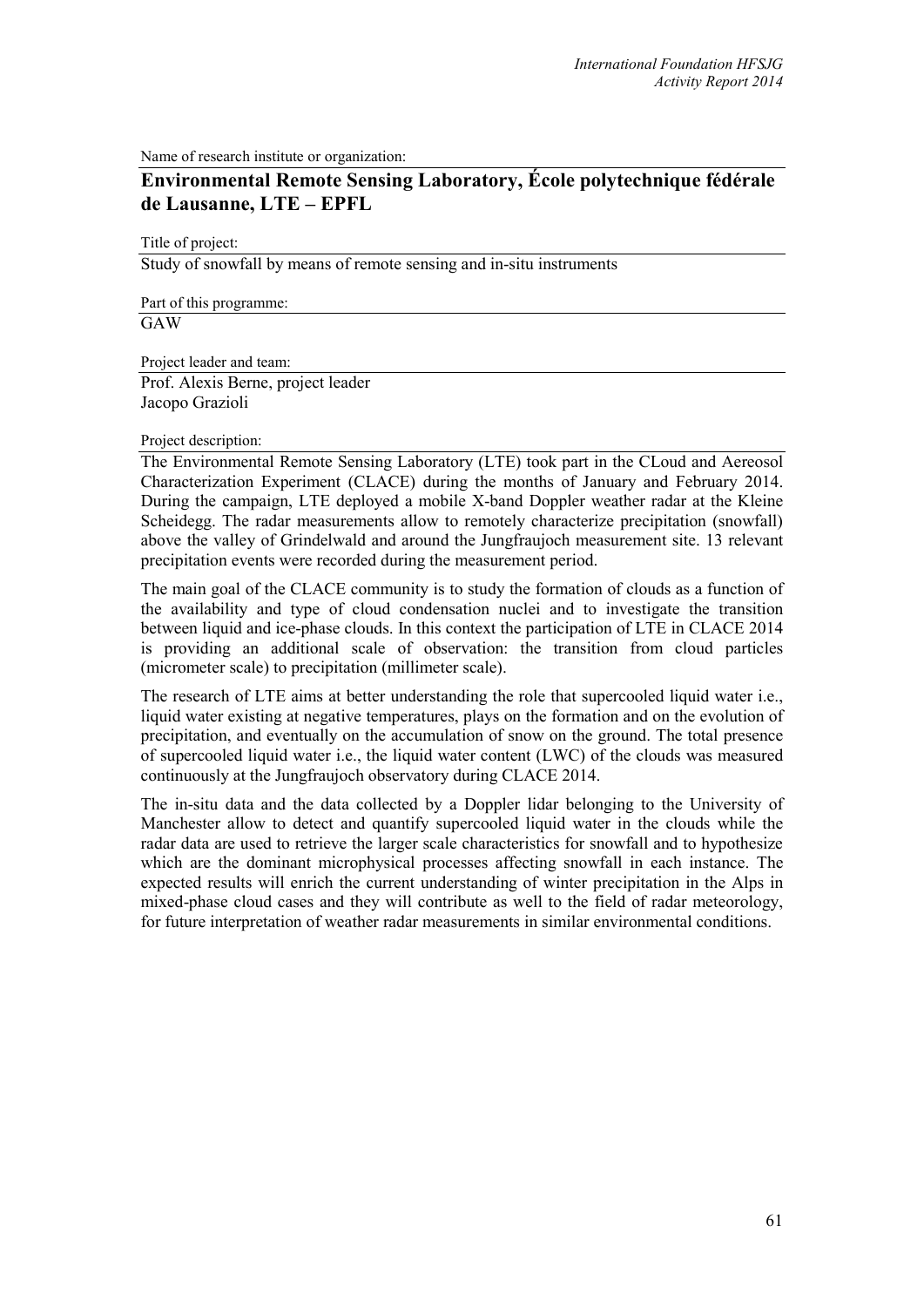

*Figure 1. Complementarity of radar observations and lidar observations (both instruments pointing vertically), and in-situ (Jungfraujoch) cloud measurements. The altitude of the Jungfraujoch measurement site is indicated by a black line on the radar and lidar time- height plots.*



*Figure 2. Relation between radar-retrieved fraction of rimed snow with respect to snow accumulation. Overall snow accumulation is higher when snowflakes are rimed.*